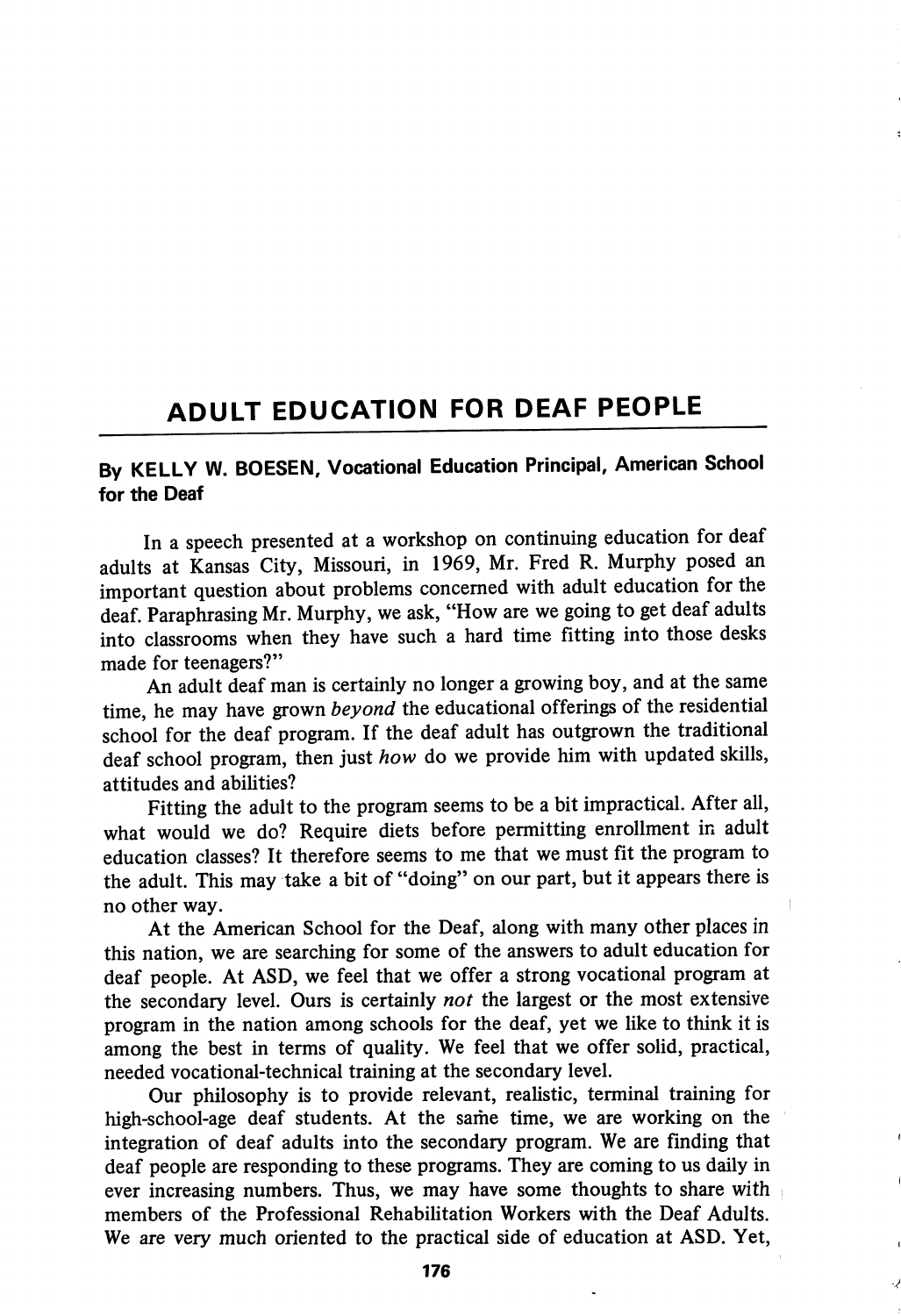for the sake of theorizing here, we will attempt to discuss our program in the light of some of the more recent recommendations for adult education of the deaf and our recent experiences in this line.

These are days of "power". First, we had black power, and then we have deaf power, and now this conference comes along with manpower. The thought of all this power makes a teacher wish for just a small amount of another kind of power, namely, brain power. Nevertheless, the theme of this conference being manpower, we would like to look at it for a few minutes.

Each day we see many high school-age students readying themselves for the world of work, and daily we also see many deaf adults trekking back to the American School for the Deaf in search of assistance. In fact, the numbers in which these deaf adults arrive has us firmly convinced that we certainly have no scarcity of manpower. We feel that we actually have an abundance of manpower. Our task then must certainly be to utilize properly this abundant manpower available to us.

When we deal with people, we run into all sorts of motivational problems, and solutions to those problems become paramount. We feel that we have a very natural "motivation" for providing adult education at the American School, and we feel that similar "motivation" surely exists in virtually every area of this nation. I am speaking of the combined force of automation and economic conditions which currently influences employ ment in virtually every section of our country and every segment of our population.

People are being replaced by machines at a much more rapid rate than ever before, and we must ask ourselves how this will affect the skilled and semi-skilled deaf workmen who comprise the largest part of our deaf adult population.

As I have said previously, we are not experiencing problems in recruiting adults for our educational training program at American. Rather, we are experiencing problems in developing sufficient programs and staff to meet the needs of the population coming to us for assistance.

We feel that a similar situation must certainly exist throughout the country, if only we will open our eyes to it.

Ŋ

ð

े.

In an address delivered at the opening ceremonies of the National Leadership Training Program in the Area of the Deaf at San Fernando Valley State College in January of this year, Ralph White posed some questions that we, as professional workers with the deaf, surely need to consider. Among his questions were many dealing with the "whys" of failure of many adult education programs for the deaf.

From the vantage point of our brief experience at ASD with the integration of secondary and post-secondary deaf students, we must comment on the area of curriculum as being of extreme importance. Dr. Lloyd Johns of San Fernando Valley State College has often expounded upon the ABC's of curriculum. He has often drawn a comparison of curriculum areas with a three-legged stool. For our purposes today, leg "A"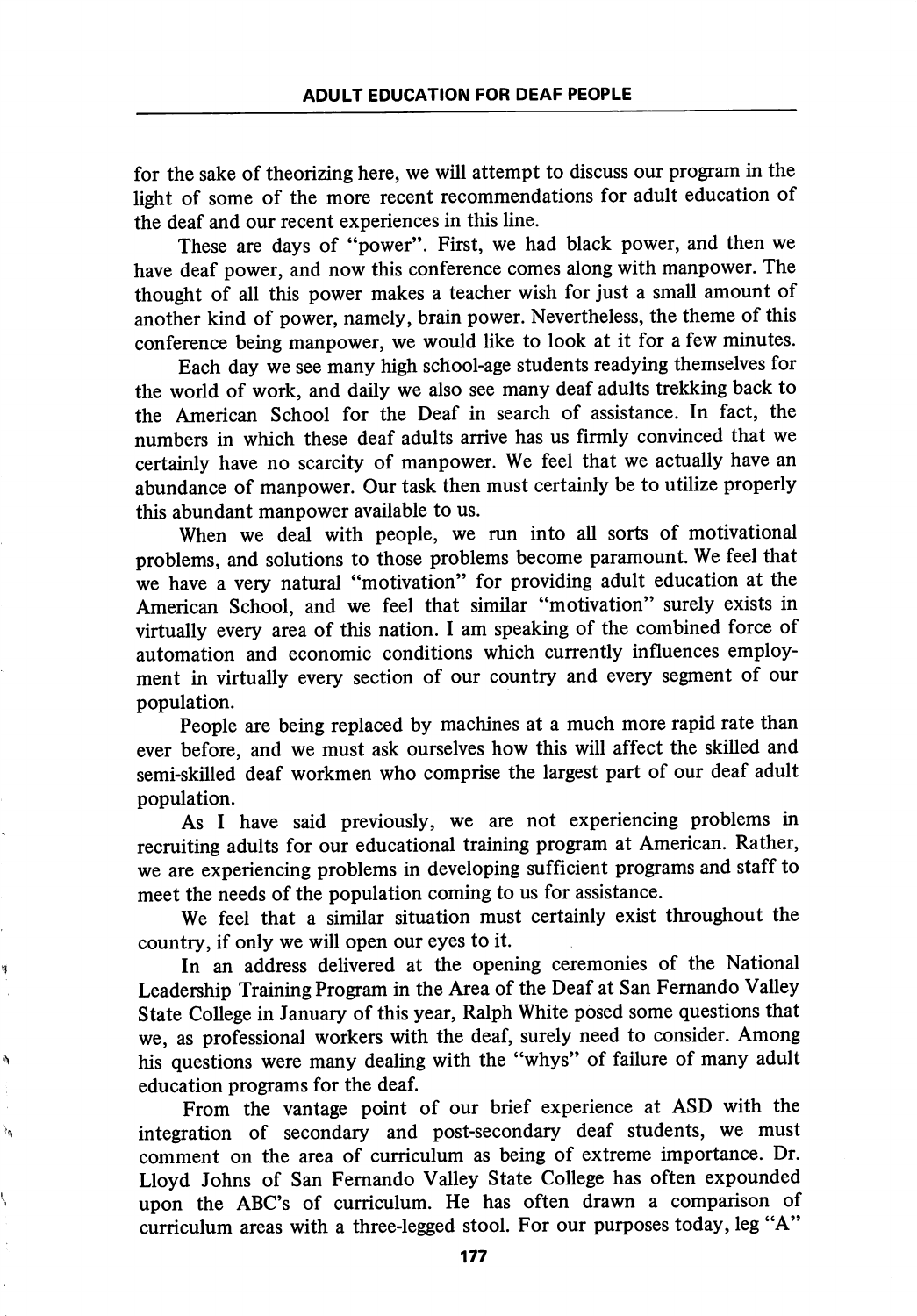of this stool will represent articulation. To us, let this mean the content of the curriculum or how the different parts of the program fit together into a progressive, logical, sequential pattern.

Leg "B" of this three-legged stool will represent curriculum balance. There should be proper proportions of content in reference to mathematics, science, English, health, vocational training and so forth.

And finally, we will let leg "C" stand for coordination. To us, this will represent how one part of the program ties in with another part. Here we need to ask ourselves if there is duplication, if the coverage of the course is adequate, and certainly, what will be the end result of the program?

As Dr. Johns is fond of pointing out, the three "legs" must be approximately equal in order for us to have a usable stool, or a viable curriculum.

Perhaps the preceding seems to be very elementary, and we would be among the last to deny that charge. From observing the failures and successes of adult education for the deaf across America, and observing adult education on a first-hand basis at the American School for the Deaf, we must conclude that one of the most commonly overlooked, yet strikingly obvious failures of adult education programs has been the lack of emphasis in the area of curriculum.

From remote observation and from actual experience, our own conclusion is that an articulated, balanced, coordinated curriculum is of paramount importance. When adult education has something to offer to deaf adults, they will respond. When their needs are being met by the curriculum, they will pursue adult education programs. It is our feeling that for most programs which have failed, a large measure of the responsibility for that failure can be laid at the feet of poor or no curriculum development. Good ideas, competent teachers, high calibre administrators and fine facilities shall all prove to be of no avail if there exists no comprehensive plan of studies wherein a person can understand the goals of the program as they relate to him. He must have a program that will motivate him. A well-designed, comprehensive educational plan (a curriculum) will be a giant step in this direction.

As we have said previously, many adults are applying at ASD for training in job skills that will help them find employment. These need personal guidance and counseling, academic enrichment, training in social skills, and other kinds of assistance. It is here that a comprehensive curriculum can help them in fulfilling their needs.

Our recommendations for adult education programs serving the deaf are as follows:

1. Utilization of curriculum meeting the needs of the adult deaf person and not merely repeating secondary program matter. If this requires going beyond the capabilities of the sponsoring secondary program, then this should be done.